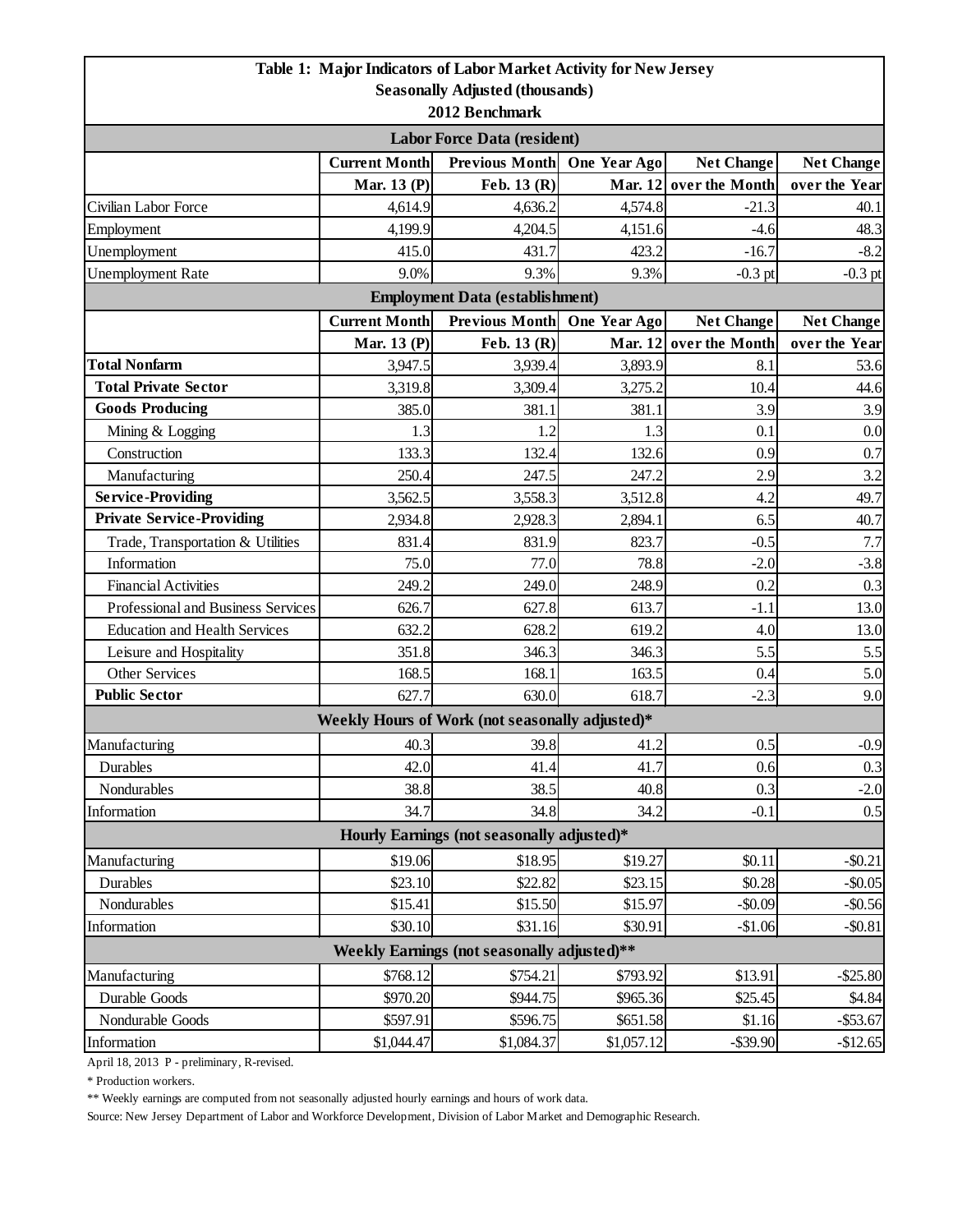| Table 2: New Jersey Civilian Labor Force Trends (thousands)<br>2012 Benchmark |                                                                                    |         |         |                   |                     |                     |
|-------------------------------------------------------------------------------|------------------------------------------------------------------------------------|---------|---------|-------------------|---------------------|---------------------|
|                                                                               | <b>Not Seasonally Adjusted</b><br><b>Seasonally Adjusted</b>                       |         |         |                   |                     |                     |
|                                                                               | Mar. 13 (P)<br>Feb. 13 (R)                                                         |         | Mar. 12 | Mar. 13 (P)       | Feb. 13 (R)         | Mar. 12             |
| Civilian Labor Force                                                          | 4,582.5                                                                            | 4,592.4 | 4,558.3 | 4,614.9           | 4,636.2             | 4,574.8             |
| Resident Employment                                                           | 4,172.4                                                                            | 4,158.3 | 4,125.4 | 4,199.9           | 4,204.5             | 4,151.6             |
| Unemployment                                                                  | 410.1                                                                              | 434.1   | 432.9   | 415.0             | 431.7               | 423.2               |
| Unemployment Rate                                                             | 8.9%                                                                               | 9.5%    | 9.5%    | 9.0%              | 9.3%                | 9.3%                |
| Labor Force Participation Rate                                                | 65.4%                                                                              | 65.6%   | 65.5%   | 65.9%             | 66.2%               | 65.8%               |
| Employment/Population Ratio                                                   | 59.6%                                                                              | 59.4%   | 59.3%   | 59.9%             | 60.0%               | 59.7%               |
|                                                                               | New Jersey Civilian Labor Force Annual Averages 1992 - 2012 (thousands)            |         |         |                   |                     |                     |
|                                                                               |                                                                                    |         |         |                   | <b>Unemployment</b> | <b>Unemployment</b> |
| Year                                                                          | <b>Labor Force</b>                                                                 |         |         | <b>Employment</b> | <b>Volume</b>       | Rate $(\%$ )        |
| 1992                                                                          | 4,051.9                                                                            |         |         | 3,709.5           | 342.4               | 8.5                 |
| 1993                                                                          | 4,034.6                                                                            |         | 3,727.3 |                   | 307.3               | 7.6                 |
| 1994                                                                          | 4,067.5                                                                            |         | 3,790.0 |                   | 277.5               | 6.8                 |
| 1995                                                                          | 4,111.8                                                                            |         | 3,846.3 |                   | 265.5               | 6.5                 |
| 1996                                                                          | 4,184.1                                                                            |         |         | 3,925.8           | 258.3               | 6.2                 |
| 1997                                                                          | 4,257.4                                                                            |         |         | 4,031.0           | 226.4               | 5.3                 |
| 1998                                                                          | 4,242.4                                                                            |         | 4,047.1 |                   | 195.3               | 4.6                 |
| 1999                                                                          | 4,284.6                                                                            |         |         | 4,092.7           | 191.8               | 4.5                 |
| 2000                                                                          | 4,287.8                                                                            |         |         | 4,130.3           | 157.5               | 3.7                 |
|                                                                               |                                                                                    |         |         |                   | 184.8               | 4.3                 |
| 2001                                                                          | 4,302.3                                                                            |         |         | 4,117.5           |                     |                     |
| 2002                                                                          | 4,370.8                                                                            |         |         | 4,117.3           | 253.5               | 5.8                 |
| 2003                                                                          | 4,363.9                                                                            |         |         | 4,108.4           | 255.5<br>214.7      | 5.9                 |
| 2004                                                                          | 4,358.9                                                                            |         |         | 4,144.2           |                     | 4.9                 |
| 2005                                                                          | 4,404.5                                                                            |         |         | 4,207.7           |                     | 4.5                 |
| 2006                                                                          | 4,465.1                                                                            |         | 4,257.9 |                   | 207.2               | 4.6                 |
| 2007                                                                          | 4,456.3                                                                            |         | 4,264.6 |                   | 191.7               | 4.3                 |
| 2008                                                                          | 4,508.6                                                                            |         | 4,261.8 |                   | 246.7               | 5.5                 |
| 2009                                                                          | 4,543.9                                                                            |         | 4,135.9 |                   | 408.0               | 9.0                 |
| 2010                                                                          | 4,548.5                                                                            |         | 4,111.2 |                   | 437.3               | 9.6                 |
| 2011                                                                          | 4,545.2                                                                            |         |         | 4,120.0           | 425.2               | 9.4                 |
| 2012                                                                          | 4,595.5                                                                            |         |         | 4,159.3           | 436.2               | 9.5                 |
|                                                                               | Seasonally Adjusted Civilian Labor Force Data for New Jersey (thousands) 2012-2013 |         |         |                   | Unemployment        |                     |
| <b>Date</b>                                                                   | <b>Labor Force</b>                                                                 |         |         | <b>Employment</b> |                     | <b>Unemployment</b> |
| Jan 2012                                                                      | 4,565.0                                                                            |         |         | 4,146.5           | 418.5               | 9.2                 |
| Feb                                                                           | 4,569.3                                                                            |         | 4,150.0 |                   | 419.4               | 9.2                 |
| Mar                                                                           | 4,574.8                                                                            |         | 4,151.6 |                   | 423.2               | 9.3                 |
| Apr                                                                           | 4,579.3                                                                            |         | 4,150.1 |                   | 429.2               | 9.4                 |
| May                                                                           | 4,582.2                                                                            |         | 4,146.5 |                   | 435.7               | 9.5                 |
| Jun                                                                           | 4,585.0                                                                            |         | 4,143.9 |                   | 441.1               | 9.6                 |
| Jul                                                                           | 4,589.7                                                                            |         | 4,145.4 |                   | 444.3               | 9.7                 |
| Aug                                                                           | 4,597.7                                                                            |         | 4,152.6 |                   | 445.1               | 9.7                 |
| Sep                                                                           | 4,608.1                                                                            |         | 4,163.9 |                   | 444.2               | 9.6                 |
| Oct                                                                           | 4,619.6                                                                            |         | 4,176.4 |                   | 443.1               | 9.6                 |
| $\operatorname{Nov}$                                                          | 4,630.4                                                                            |         | 4,187.9 |                   | 442.5               | 9.6                 |
| Dec                                                                           | 4,640.3                                                                            |         | 4,198.4 |                   | 441.9               | 9.5                 |
| Jan 2013                                                                      |                                                                                    |         |         |                   | 443.0               | 9.5                 |
|                                                                               | 4,647.7<br>4,636.2                                                                 |         | 4,204.7 |                   |                     |                     |
| Feb $(R)$                                                                     |                                                                                    |         | 4,204.5 |                   | 431.7<br>415.0      | 9.3<br>9.0          |
| Mar(P)                                                                        | 4,614.9                                                                            |         | 4,199.9 |                   |                     |                     |
| Apr                                                                           |                                                                                    |         |         |                   |                     |                     |
| May                                                                           |                                                                                    |         |         |                   |                     |                     |
| Jun                                                                           |                                                                                    |         |         |                   |                     |                     |
| Jul                                                                           |                                                                                    |         |         |                   |                     |                     |
| Aug                                                                           |                                                                                    |         |         |                   |                     |                     |
| Sep                                                                           |                                                                                    |         |         |                   |                     |                     |
| Oct                                                                           |                                                                                    |         |         |                   |                     |                     |
| $\operatorname{Nov}$                                                          |                                                                                    |         |         |                   |                     |                     |
| Dec                                                                           |                                                                                    |         |         |                   |                     |                     |

Source: New Jersey Department of Labor and Workforce Development, Division of Labor Market & Demographic Research. April 18, 2013. P - preliminary, R - revised.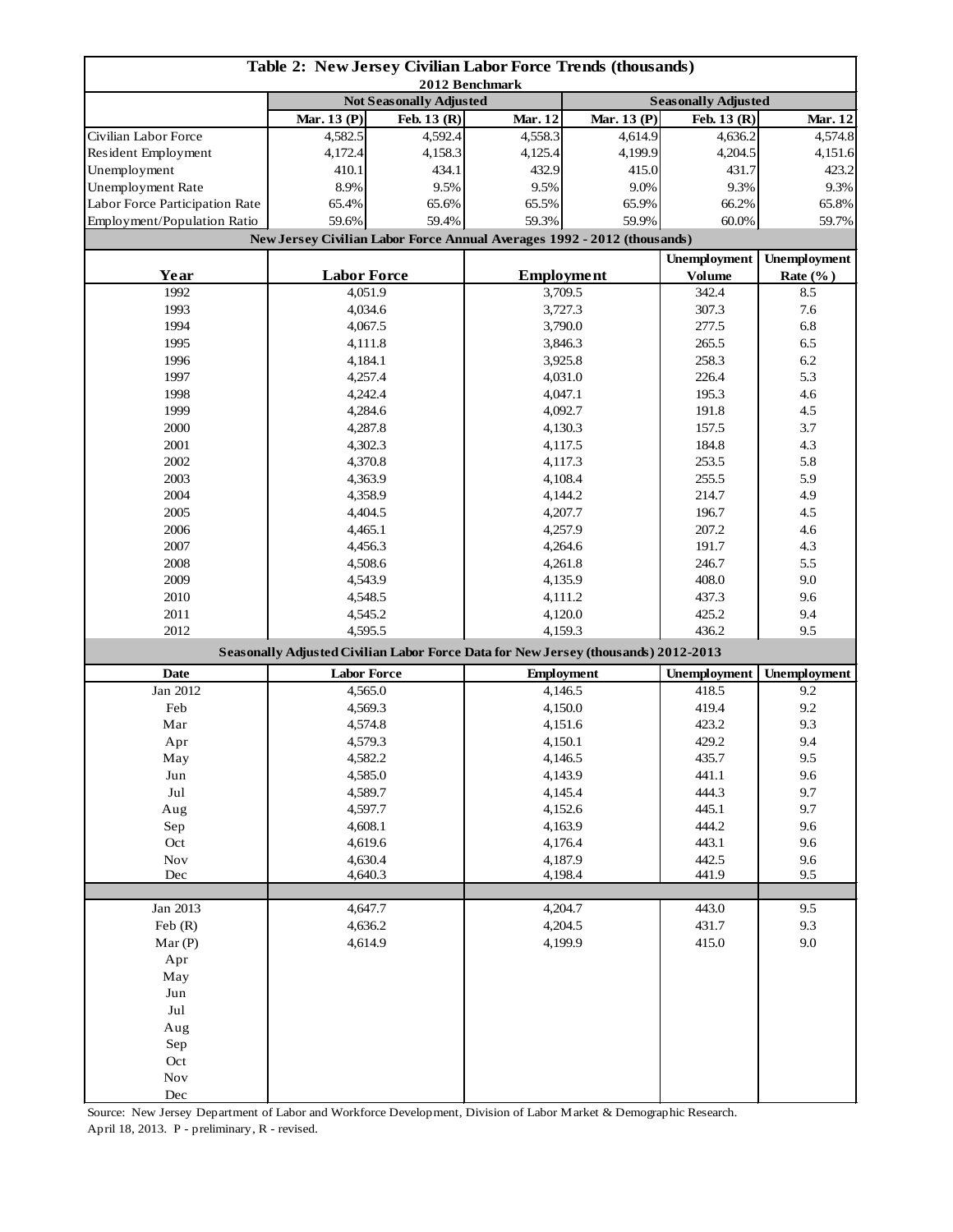| Table 3: New Jersey Nonfarm Employment by Industry for March 2013 |                      |                       |                |                   |  |  |  |
|-------------------------------------------------------------------|----------------------|-----------------------|----------------|-------------------|--|--|--|
| Not Seasonally Adjusted (thousands) 2012 Benchmark                |                      |                       |                |                   |  |  |  |
|                                                                   | <b>Current Month</b> | <b>Previous Month</b> | One Year Ago   | <b>Net Change</b> |  |  |  |
| Industry                                                          | Mar. 13 (P)          | Feb. 13 (R)           | <b>Mar. 12</b> | over the Year     |  |  |  |
| <b>Total Nonfarm</b>                                              | 3,894.4              | 3,864.7               | 3,850.2        | 44.2              |  |  |  |
| <b>Total Private Sector</b>                                       | 3,254.4              | 3,225.0               | 3,219.5        | 34.9              |  |  |  |
| Goods Producing                                                   | 372.3                | 365.0                 | 370.7          | 1.6               |  |  |  |
| Mining & Logging                                                  | 1.2                  | 1.1                   | 1.2            | 0.0               |  |  |  |
| <b>Construction</b>                                               | 122.8                | 118.8                 | 123.3          | $-0.5$            |  |  |  |
| Manufacturing                                                     | 248.3                | 245.1                 | 246.2          | 2.1               |  |  |  |
| Durable Goods                                                     | 113.3                | 112.3                 | 112.1          | 1.2               |  |  |  |
| <b>Fabricated Metal Products</b>                                  | 21.8                 | 21.7                  | 22.0           | $-0.2$            |  |  |  |
| <b>Machinery Manufacturing</b>                                    | 14.5                 | 14.3                  | 13.7           | 0.8               |  |  |  |
| Computer and Electronic Products                                  | 24.4                 | 24.2                  | 25.3           | $-0.9$            |  |  |  |
| Miscellaneous Manufacturing                                       | 17.6                 | 17.6                  | 18.1           | $-0.5$            |  |  |  |
| Nondurable Goods                                                  | 135.0                | 132.8                 | 134.1          | 0.9               |  |  |  |
| Food Manufacturing                                                | 30.8                 | 30.6                  | 30.4           | 0.4               |  |  |  |
| Paper Manufacturing                                               | 10.3                 | 10.3                  | 10.9           | $-0.6$            |  |  |  |
| Printing and Related Support                                      | 15.6                 | 15.4                  | 16.4           | $-0.8$            |  |  |  |
| <b>Chemical Manufacturing</b>                                     | 48.0                 | 48.0                  | 49.7           | $-1.7$            |  |  |  |
| Pharmaceutical and Medicine                                       | 26.6                 | 26.5                  | 27.1           | $-0.5$            |  |  |  |
| Service-Providing                                                 | 3,522.1              | 3,499.7               | 3,479.5        | 42.6              |  |  |  |
| Private Service-Providing                                         | 2,882.1              | 2,860.0               | 2,848.8        | 33.3              |  |  |  |
| <b>Trade, Transportation, and Utilities</b>                       | 818.4                | 815.7                 | 810.9          | 7.5               |  |  |  |
| Wholesale Trade*                                                  | 212.7                | 211.9                 | 212.2          | 0.5               |  |  |  |
| Retail Trade*                                                     | 440.7                | 439.4                 | 433.8          | 6.9               |  |  |  |
| Building Material & Garden Equip. and Supplies Dealers            | 29.5                 | 28.7                  | 31.0           | $-1.5$            |  |  |  |
| Food and Beverage Stores                                          | 106.2                | 105.4                 | 103.0          | 3.2               |  |  |  |
| Health and Personal Care Stores                                   | 34.8                 | 34.8                  | 35.0           | $-0.2$            |  |  |  |
| Clothing and Clothing Accessories Stores                          | 53.6                 | 53.2                  | 51.8           | 1.8               |  |  |  |
| Sporting Goods, Hobby, Book and Music Stores                      | 15.2                 | 15.6                  | 16.8           | $-1.6$            |  |  |  |
| <b>General Merchandise Stores</b>                                 | 71.9                 | 71.7                  | 71.7           | 0.2               |  |  |  |
| Transportation, Warehousing and Utilities                         | 165.0                | 164.4                 | 164.9          | 0.1               |  |  |  |
| Utilities*                                                        | 14.1                 | 14.1                  | 13.9           | 0.2               |  |  |  |
| Transportation & Warehousing*                                     | 150.9                | 150.3                 | 151.0          | $-0.1$            |  |  |  |
| <b>Information</b>                                                | 74.8                 | 76.1                  | 79.0           | $-4.2$            |  |  |  |
| Publishing Industries (except Internet)                           | 21.0                 | 21.1                  | 21.0           | 0.0               |  |  |  |
| Telecommunications                                                | 32.2                 | 32.1                  | 34.6           | $-2.4$            |  |  |  |
| Internet Service Providers, Web Portals, Data Processing Srvs.    | 7.6                  | 7.6                   | 7.7            | $-0.1$            |  |  |  |
| <b>Financial Activities</b>                                       | 248.6                | 248.1                 | 247.4          | 1.2               |  |  |  |
| Finance and Insurance*                                            | 194.6                | 194.5                 | 196.1          | $-1.5$            |  |  |  |
| Securities, Commodity Contracts and Other Fin. Investments        | 42.0                 | 42.0                  | 44.7           | $-2.7$            |  |  |  |
| Insurance Carriers and Related Activities                         | 83.1                 | 83.0                  | 82.4           | 0.7               |  |  |  |
| Real Estate and Rental/Leasing*                                   | 54.0                 | 53.6                  | 51.3           | 2.7               |  |  |  |
| <b>Professional and Business Services</b>                         | 612.6                | 606.6                 | 602.9          | 9.7               |  |  |  |
| Professional, Scientific and Technical Services*                  | 281.6                | 279.9                 | 279.1          | $2.5\,$           |  |  |  |
| Management of Companies and Enterprises*                          | 80.1                 | 79.9                  | 78.7           | 1.4               |  |  |  |
| Administrative Support & Waste Management/Remediation*            | 250.9                |                       | 245.1          | 5.8               |  |  |  |
| <b>Education, Health and Social Assistance Services</b>           |                      | 246.8                 |                | 10.8              |  |  |  |
| Educational Services*                                             | 634.6                | 630.0                 | 623.8<br>98.1  | 2.6               |  |  |  |
| Health Care and Social Assistance*                                | 100.7                | 98.4                  |                | 8.2               |  |  |  |
|                                                                   | 533.9                | 531.6                 | 525.7          | $-0.3$            |  |  |  |
| Hospitals<br>Nursing and Residential Care Facilities              | 158.1                | 158.0                 | 158.4          |                   |  |  |  |
|                                                                   | 94.5                 | 93.8                  | 91.9           | 2.6               |  |  |  |
| Social Assistance                                                 | 78.1                 | 76.5                  | 76.0           | 2.1               |  |  |  |
| <b>Leisure and Hospitality</b>                                    | 327.5                | 318.7                 | 323.2          | 4.3               |  |  |  |
| Arts, Entertainment and Recreation*                               | 48.0                 | 42.6                  | 46.0           | 2.0               |  |  |  |
| Accommodation and Food Services*                                  | 279.5                | 276.1                 | 277.2          | 2.3               |  |  |  |
| Food Services and Drinking Places                                 | 229.6                | 226.5                 | 222.8          | 6.8               |  |  |  |
| <b>Other Services</b>                                             | 165.6                | 164.8                 | 161.6          | 4.0               |  |  |  |
| Repair and Maintenance                                            | 33.6                 | 33.5                  | 33.0           | 0.6               |  |  |  |
| Personal and Laundry Services                                     | 54.1                 | 53.6                  | 51.6           | 2.5               |  |  |  |
| Religious, Grantmaking, Civic, Professional and Similar Org.      | 77.9                 | 77.7                  | 77.0           | 0.9               |  |  |  |
| Government                                                        | 640.0                | 639.7                 | 630.7          | 9.3               |  |  |  |

April 18, 2013 P - preliminary, R-revised. Shaded rows denote supersector series, \* denote sector series.

Source: New Jersey Department of Labor and Workforce Development, Division of Labor Market and Demographic Research.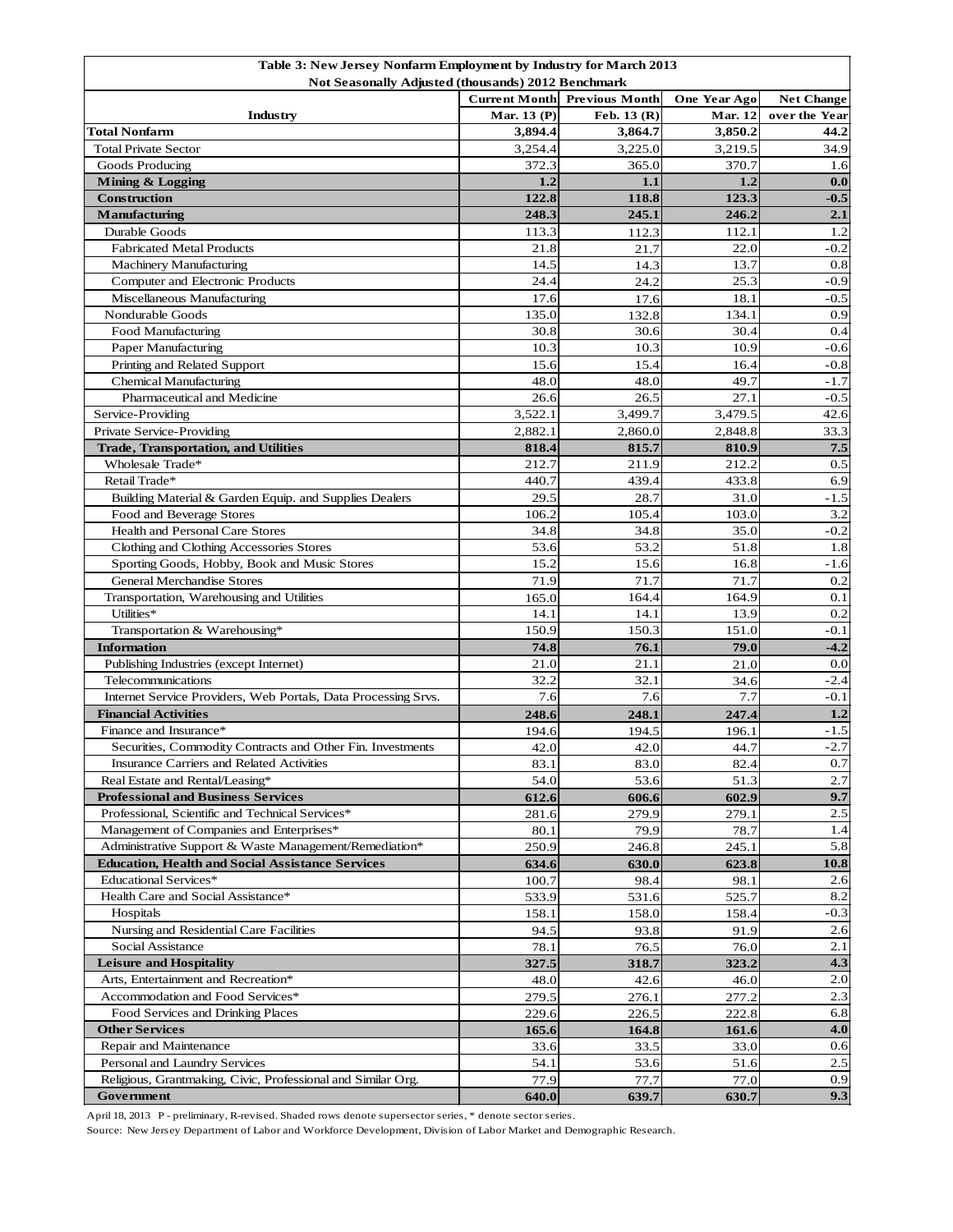| Table 4: New Jersey Nonfarm Employment (in thousands) 2012 Benchmark |              |              |                                         |              |           |       |  |
|----------------------------------------------------------------------|--------------|--------------|-----------------------------------------|--------------|-----------|-------|--|
| <b>Annual Averages</b><br><b>Public</b>                              |              |              |                                         |              |           |       |  |
|                                                                      | <b>Total</b> |              | <b>Private Sector</b>                   |              |           |       |  |
|                                                                      |              |              |                                         |              | Service-  |       |  |
| Year                                                                 |              | <b>Total</b> | Manufacturing                           | Construction | Providing |       |  |
| 1992                                                                 | 3,457.9      | 2,886.0      | 474.1                                   | 112.1        | 2,297.6   | 571.9 |  |
| 1993                                                                 | 3,493.0      | 2,922.3      | 462.9                                   | 116.3        | 2,340.8   | 570.7 |  |
| 1994                                                                 | 3,552.8      | 2,979.4      | 456.0                                   | 121.7        | 2,399.4   | 573.4 |  |
| 1995                                                                 | 3,600.6      | 3,027.2      | 448.6                                   | 123.3        | 2,453.0   | 573.4 |  |
| 1996                                                                 | 3,638.9      | 3,068.3      | 437.4                                   | 125.0        | 2,503.8   | 570.6 |  |
| 1997                                                                 | 3,724.5      | 3,154.3      | 435.4                                   | 131.8        | 2,584.9   | 570.3 |  |
| 1998                                                                 | 3,801.3      | 3,229.6      | 429.4                                   | 136.1        | 2,661.8   | 571.7 |  |
| 1999                                                                 | 3,901.1      | 3,323.5      | 422.5                                   | 143.6        | 2,755.3   | 577.6 |  |
| 2000                                                                 | 3,994.5      | 3,405.7      | 421.6                                   | 149.6        | 2,832.6   | 588.9 |  |
| 2001                                                                 | 3,996.8      | 3,394.2      | 401.2                                   | 158.8        | 2,832.5   | 602.6 |  |
| 2002                                                                 | 3,983.5      | 3,370.0      | 367.5                                   | 162.6        | 2,838.4   | 613.5 |  |
| 2003                                                                 | 3,977.1      | 3,355.2      | 350.4                                   | 160.5        | 2,842.7   | 621.9 |  |
| 2004                                                                 | 3,997.8      | 3,364.3      | 338.2                                   | 165.9        | 2,858.6   | 633.4 |  |
| 2005                                                                 | 4,038.2      | 3,396.6      | 330.4                                   | 169.1        | 2,895.4   | 641.6 |  |
| 2006                                                                 | 4,069.5      | 3,422.2      | 323.8                                   | 174.9        | 2,921.8   | 647.3 |  |
| 2007                                                                 | 4,076.9      | 3,429.2      | 311.3                                   | 172.3        | 2,944.0   | 647.7 |  |
| 2008                                                                 | 4,048.2      | 3,399.0      | 298.8                                   | 164.5        | 2,934.1   | 649.2 |  |
| 2009                                                                 | 3,893.9      | 3,241.5      | 266.3                                   | 138.6        | 2,835.1   | 652.4 |  |
| 2010                                                                 | 3,848.4      | 3,208.4      | 257.2                                   | 129.5        | 2,820.4   | 640.0 |  |
| 2011                                                                 | 3,847.5      | 3,228.6      | 251.5                                   | 129.9        | 2,846.0   | 618.9 |  |
| 2012                                                                 | 3,895.5      | 3,275.3      | 245.7                                   | 130.4        | 2,897.9   | 620.2 |  |
|                                                                      |              |              | <b>Seasonally Adjusted Monthly Data</b> |              |           |       |  |
| 2012                                                                 |              |              |                                         |              |           |       |  |
| ${\rm Jan}$                                                          | 3,876.5      | 3,258.5      | 246.8                                   | 134.6        | 2,875.8   | 618.0 |  |
| Feb                                                                  | 3,886.4      | 3,268.0      | 246.9                                   | 135.6        | 2,884.2   | 618.4 |  |
| Mar                                                                  | 3,893.9      | 3,275.2      | 247.2                                   | 132.6        | 2,894.1   | 618.7 |  |
| Apr                                                                  | 3,881.2      | 3,263.9      | 246.1                                   | 130.1        | 2,886.4   | 617.3 |  |
| May                                                                  | 3,887.6      | 3,270.3      | 246.1                                   | 128.6        | 2,894.3   | 617.3 |  |
| Jun                                                                  | 3,895.0      | 3,275.8      | 245.9                                   | 128.3        | 2,900.3   | 619.2 |  |
| Jul                                                                  | 3,883.6      | 3,266.9      | 244.7                                   | 127.7        | 2,893.3   | 616.7 |  |
| Aug                                                                  | 3,894.0      | 3,274.1      | 244.4                                   | 127.8        | 2,900.7   | 619.9 |  |
| Sep                                                                  | 3,903.2      | 3,283.0      | 244.1                                   | 128.2        | 2,909.5   | 620.2 |  |
| Oct                                                                  | 3,908.3      | 3,281.6      | 243.8                                   | 130.1        | 2,906.4   | 626.7 |  |
| <b>Nov</b>                                                           | 3,907.7      | 3,283.2      | 244.0                                   | 130.0        | 2,907.9   | 624.5 |  |
| Dec                                                                  | 3,932.2      | 3,306.6      | 245.1                                   | 130.8        | 2,929.5   | 625.6 |  |
| 2013                                                                 |              |              |                                         |              |           |       |  |
| Jan                                                                  | 3,930.0      | 3,305.5      | 247.3                                   | 132.8        | 2,924.2   | 624.5 |  |
| Feb(R)                                                               | 3,939.4      | 3,309.4      | 247.5                                   | 132.4        | 2,928.3   | 630.0 |  |
| Mar $(P)$                                                            | 3,947.5      | 3,319.8      | 250.4                                   | 133.3        | 2,934.8   | 627.7 |  |
| Apr                                                                  |              |              |                                         |              |           |       |  |
| May                                                                  |              |              |                                         |              |           |       |  |
| Jun                                                                  |              |              |                                         |              |           |       |  |
| Jul                                                                  |              |              |                                         |              |           |       |  |
| Aug                                                                  |              |              |                                         |              |           |       |  |
| Sep                                                                  |              |              |                                         |              |           |       |  |
| Oct                                                                  |              |              |                                         |              |           |       |  |
| <b>Nov</b>                                                           |              |              |                                         |              |           |       |  |
| Dec                                                                  |              |              |                                         |              |           |       |  |

April 18, 2013 P - preliminary, R-revised.

Source: New Jersey Department of Labor and Workforce Development, Division of Labor Market & Demographic Research.